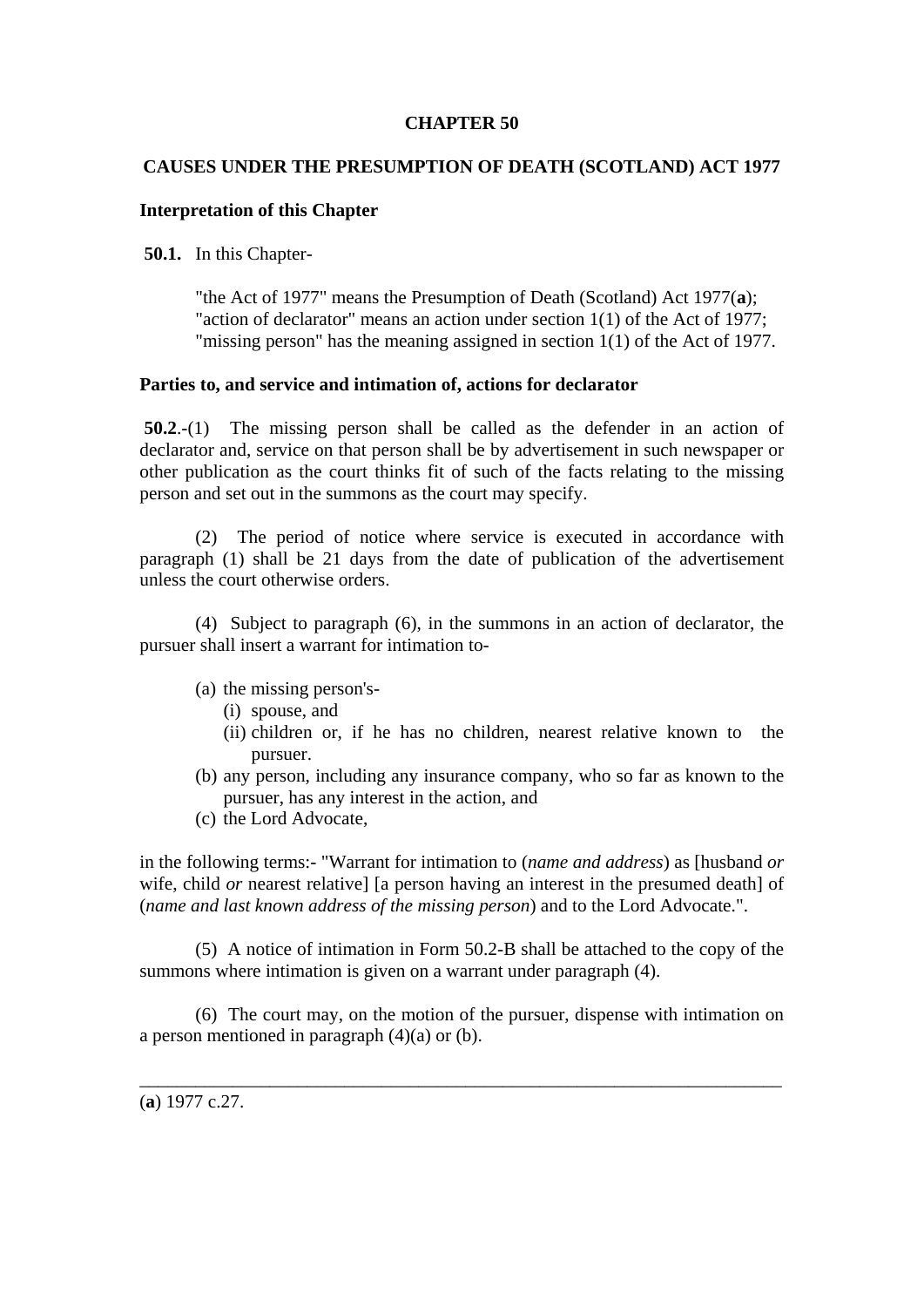(7) Notwithstanding the reference in subsection (5) of section 1 of the Act of 1977 (person interested in seeking determination or appointment not sought by pursuer) to lodging a minute, an application under that subsection shall be made by lodging defences containing a conclusion for the determination or appointment sought, averments in the answers to the condescendence in support of that conclusion and an appropriate plea-in-law.

 (8) On lodging defences under paragraph (7), the defender shall, as well as complying with rule 4.6 (intimation of steps of process)-

- (a) send a copy of the defences by registered post or the first class recorded delivery service to each person to whom intimation of the action has been made under paragraph (4); and
- (b) lodge in process a certificate of intimation of those defences by post in Form 16.4.

## **Further advertisement and procedure**

**50.3.-**(1) At any time before the determination of the action, the court may, at its own instance or on the motion of a party, make such order for further advertisement as it thinks fit.

### **Applications for proof**

 **50.4**. In an action of declarator where no defences have been lodged, the pursuer shall, after such further advertisment as may be ordered under rule 50.3, apply by motion for an order for a proof.

## **Applications for variation or recall of decrees**

 **50.5**.-(1) An application under section 4(1) of the Act of 1977 (variation or recall of decree) shall be made by minute in the process of the action to which the application relates.

 (2) On the lodging of such a minute, the minuter shall apply by motion for an order-

- (a) for service on the missing person, where his whereabouts have become known;
- (b) for intimation to those persons mentioned in rule 50.2(4) or to dispense with intimation to a person mentioned in rule  $50.2(4)(a)$  or (b); and
- (c) for any answers to the minute to be lodged in process within such period as the court thinks fit.